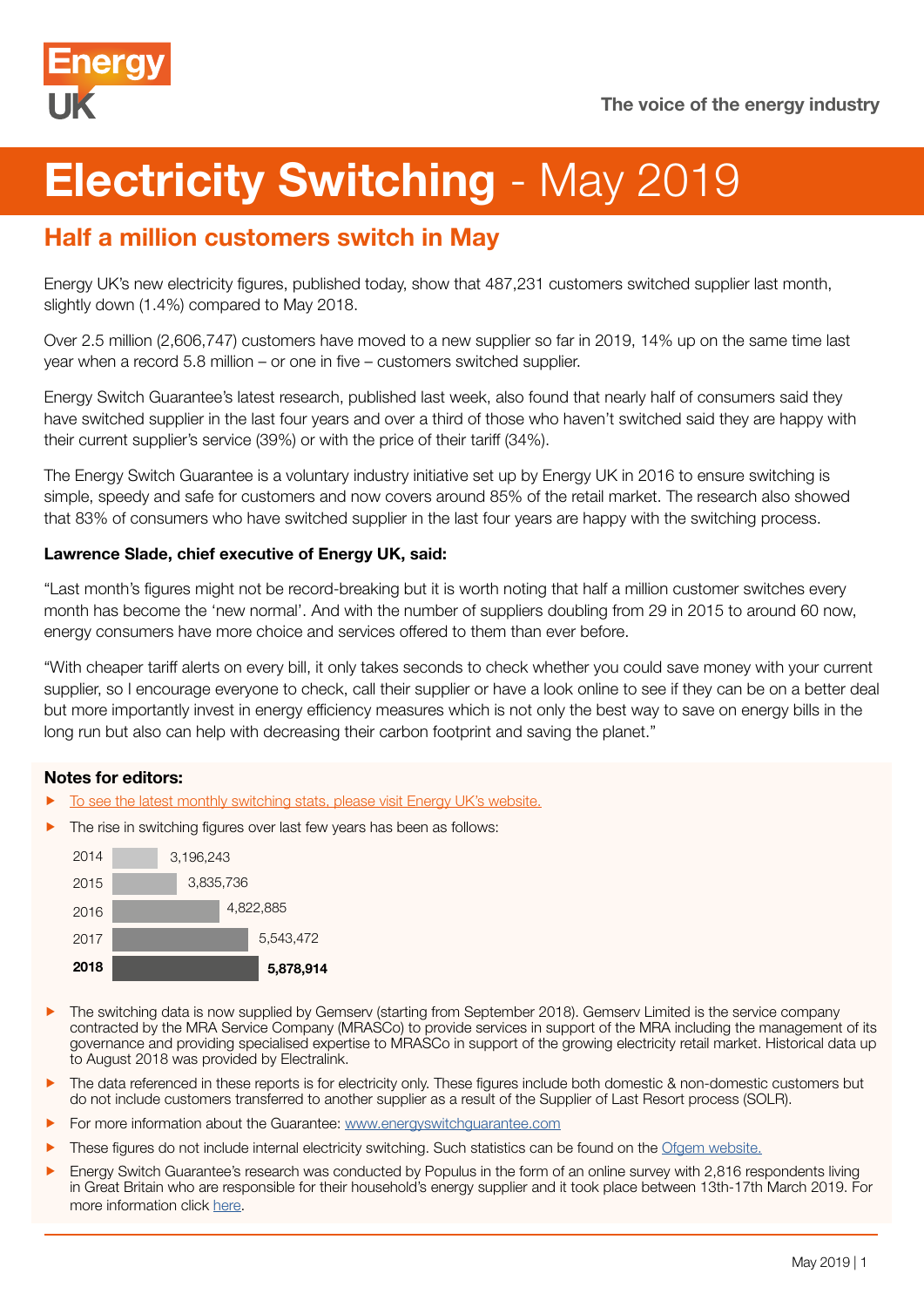## Change of Supply Event

A 'Change of Supply Event' is the industry term for describing when a domestic or non-domestic customer switches from one supplier to another. The total number of electricity switches in May was 487,231.



### Movement between supplier groups

In May 2019, of all switches:

- 41% were from larger to small and mid-tier suppliers
- 12% were from small and mid-tier to larger suppliers
- 24% were between larger suppliers
- 24% were between small and mid-tier suppliers